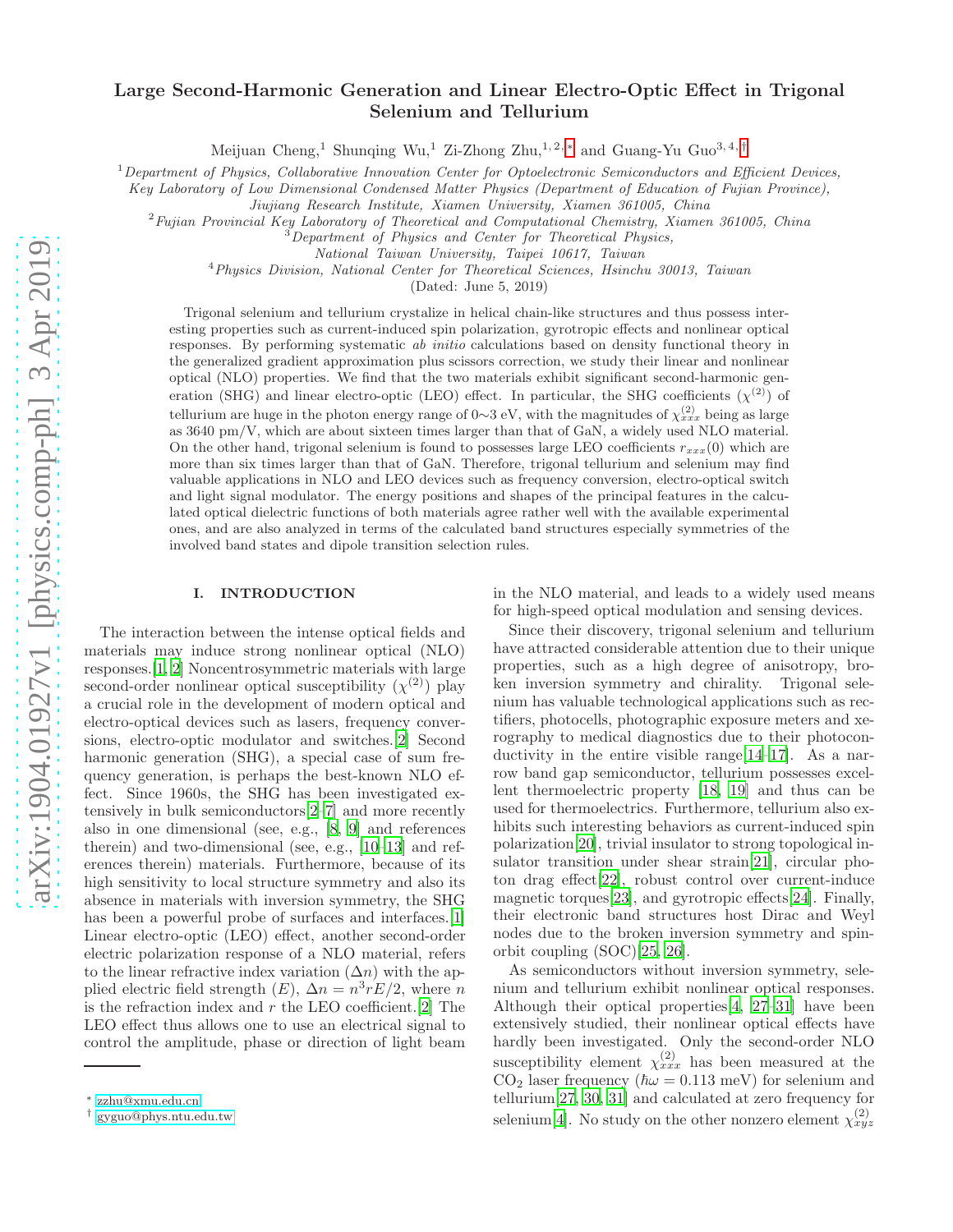has been reported. Since the SHG depends on the electronic band structure, dipole transition matrix and specific frequency and orientation of the applied optical field, it is of interest to know all the nonzero SHG elements over the entire optical frequency range. The LEO effect in these two materials has been investigated either. Therefore, the main objectives of this paper are as follows. Firstly, we want to perform systematic ab initio calculations of all the nonzero elements of the second-order NLO susceptibility tensor  $\chi^{(2)}_{\alpha\beta\gamma}(-2\omega,\omega,\omega)$  of both materials for the whole optical frequency range. The results will tell us whether trigonal selenium and tellurium are promising NLO materials for optical and opto-electronic devices. Secondly, we also want to calculate linear optical dielectric functions  $\varepsilon(\omega)$  for both selenium and tellurium in order to understand the interesting observed optical phenomena. The calculated dielectric functions will also help us to understand the obtained SHG coefficients. [\[6](#page-10-19), [9,](#page-10-2) [10\]](#page-10-3) Furthermore, since a NLO material with a large LEO coefficient needs to simultaneously posses a large second-order NLO susceptibility and a low dielectric constant, the dielectric functions are also required for evaluating the LEO coefficient. Our findings are expected to stimulate further experimental investigations on the NLO properties of these two interesting helical chain-like materials.

The paper is organized as follows. In sec. II, we present the theoretical approach and computational details. In sec. III, the calculated optical dielectric function, SHG and LEO coefficients over the entire optical frequency range are presented. Comparison of the obtained SHG and LEO coefficients of the two materials with the knowned NLO materials suggests that they are superior NLO materials. The theoretical SHG coefficients are compared with the measured values at the  $CO<sub>2</sub>$  laser frequency, and also analyzed in terms of oneand two-photon resonances via the calculated absorptive parts of the dielectric function. Furthermore, we compare the calculated dielectric function over the whole optical frequency range with the available experimental results and also analyze their interesting features in terms of the symmetry of band states at high symmetry k-points in the Brillouin zone. Finally, a summery of this work is given in sec. IV.

# II. STRUCTURE AND COMPUTATIONAL METHOD

The crystal structure of trigonal selenium and tellurium[\[32,](#page-10-20) [33\]](#page-10-21) is schematically shown in Fig. 1. It consists of the helical chains arranged in a hexagonal array[\[32,](#page-10-20) [33](#page-10-21)]. The three atoms in the unit cell are situated at positions  $(u, 0, 0), (0, u, 1/3)$  and  $(-u, -u, 2/3)$ . The space group is either  $P3_121 (D_3^4)$  or  $P3_221 (D_3^6)$ depending on whether it has the right-handed or lefthanded screw. Nonetheless, the two different helical structures are related to each other by spatial inversion.

TABLE I. Calculated (the) and measured (exp) lattice constants a and c, atomic-position parameter u, the distances of intrachain r and interchain R, bond angle  $\theta$ , cell volume V.

|                            |  |  |  |  |  |                                                                     | $a(\mathring{A})$ $c(\mathring{A})$ $u$ $r(\mathring{A})$ $R(\mathring{A})$ $\theta$ <sup>(°)</sup> $V(\mathring{A}^3)$ |
|----------------------------|--|--|--|--|--|---------------------------------------------------------------------|-------------------------------------------------------------------------------------------------------------------------|
|                            |  |  |  |  |  | Se exp <sup>a</sup> 4.3662 4.9536 0.2254 2.3732 3.4358 103.07 81.78 |                                                                                                                         |
|                            |  |  |  |  |  | the 4.3084 5.0874 0.2315 2.4207 3.3958 103.66 81.78                 |                                                                                                                         |
|                            |  |  |  |  |  |                                                                     | Te exp <sup>b</sup> 4.4511 5.9262 0.2633 2.8307 3.4919 103.27 101.67                                                    |
|                            |  |  |  |  |  |                                                                     | the 4.4345 5.9707 0.2754 2.9044 3.4428 101.79 101.67                                                                    |
| <sup>a</sup> Reference 32. |  |  |  |  |  |                                                                     |                                                                                                                         |
|                            |  |  |  |  |  |                                                                     |                                                                                                                         |

<sup>b</sup>Reference [33](#page-10-21).

Thus their energy bands and linear optical properties should be identical. Furthermore, their nonzero elements of the second-order NLO susceptibility tensor would be the same and are also related to each other, as will be explained in sec. III(c) below. Therefore, we only consider the  $D_3^4$  case here. The structures could be viewed as being derived from the Peierls distortion[\[34\]](#page-10-22) of the six-coordinated simple cubic structure. The valence electron configurations of selenium and tellurium are  $4s^24p^4$ and  $5s^25p^4$ , respectively, i.e., the one third p bands are empty. Therefore, every atom is covalently bonded to two neighboring atoms along each chain, and interacts with four second near-neighbor atoms of the adjacent chains by van der Waals forces. The intrachain bonding and interchain bonding correspond to the  $p$  bonding and the lone pair states, respectively. The overlap of electronic orbitals arising from the lone pair and antibonding states on neighbouring chains induces the covalent bond stretched to infinity. Furthermore, such overlap and the repellant exchange interaction between lone pair orbitals stabilize the helical chains. As shown in Fig. 1, lattice constant a amounts to the distance between the adjacent chains. Lattice constant  $c$  is equal to the height of the unit cell in the chain direction (the  $c$  axis). Interestingly, the atomic position parameter  $u = q/a$  can be related to lattice constant  $a$  and the helix radius  $q$ . Note that the ratio  $(R/r)$  of the interchain and intrachain distances of tellurium is smaller than that of selenium (Table I), thus implying that tellurium would exhibit a weaker structural anisotropy.

The present ab initio calculations are performed based on the density functional theory. The exchange correlation approximation is treated with the generalized gradient approximation (GGA) of Perdew, Burke, and Ernzerhof[\[35\]](#page-10-23). The highly accurate full-potential projector-augmented wave (PAW) method[\[36](#page-10-24)], as implemented in the VASP package[\[37](#page-10-25), [38](#page-10-26)], is used. A large plane-wave cutoff of 450 eV is adopted throughout. The PAW potentials are used to describe the electron-ion interaction, with 6 valence electrons for Se  $(4s^24p^4)$  and also 6 for Te  $(5s^25p^4)$ . The structural optimization and self-consistent electronic structure calculations are per-formed by using the tetrahedron method [\[39\]](#page-10-27) with a  $k$ point mesh of  $10\times10\times8$ . The density of states (DOS) is evaluated from the self-consistent band structure with a much denser k-point mesh of  $20\times20\times18$  for Se and of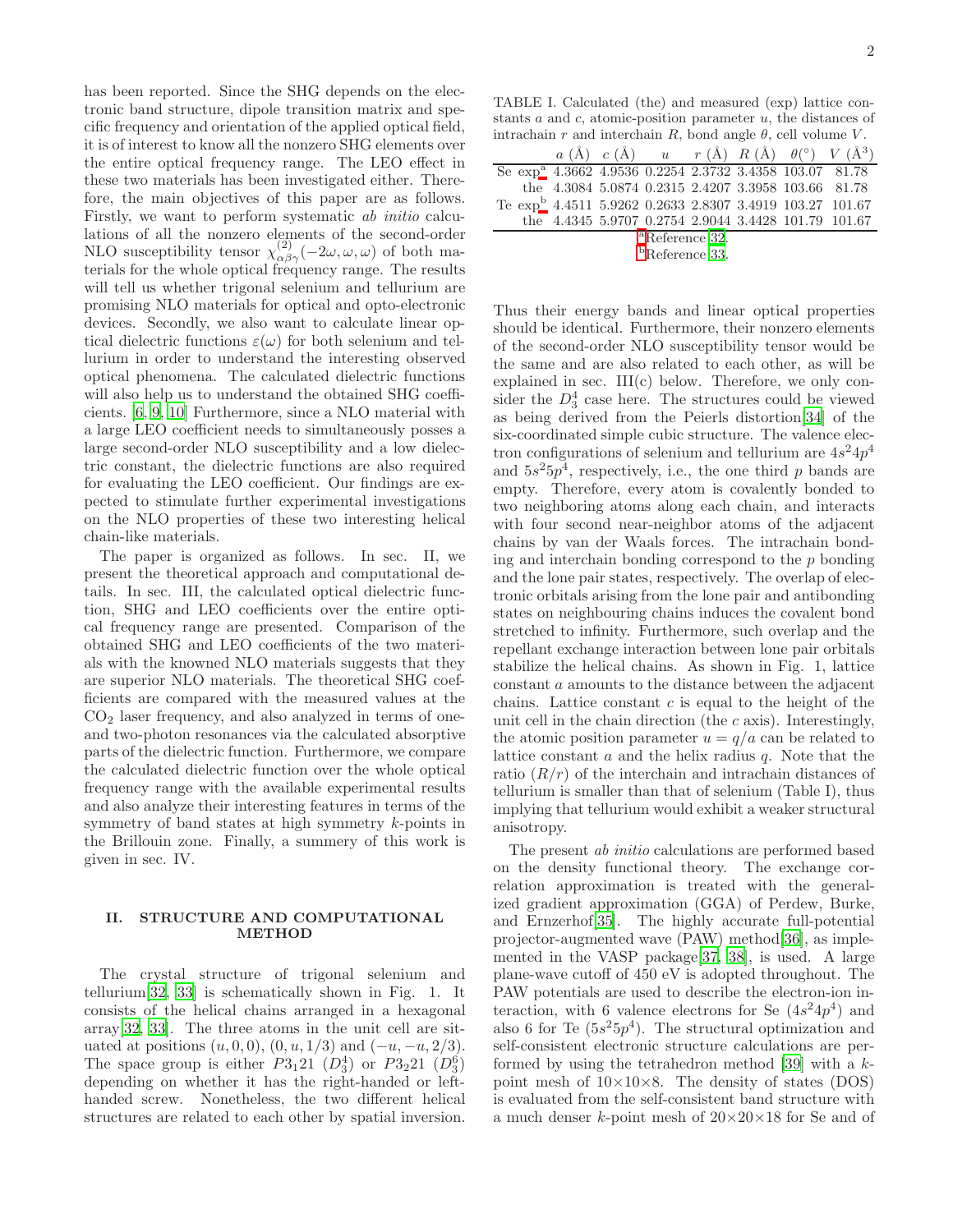

FIG. 1. (a) Side and (b) top views of the trigonal crystalline structure of selenium and tellurium as well as (c) the associated Brillouin zone. a and c are lattice constants.  $\theta$ , r and R are bond angle, intrachain and interchain distances, respectively. q denotes the radius of the helices.

 $20\times20\times16$  for Te.

We first perform structural optimizations of the atomic positions and lattice constants with the conjugate gradient technique. As shown in Table I, the calculated lattice constants agree rather well with that of experiments  $[32, 33]$  $[32, 33]$  $[32, 33]$  $[32, 33]$  except lattice constant c of selenium which is about 2.6  $\%$  too small. Nonetheles, the calculated linear and nonlinear optical spectra using the theoretical structural parameters look almost the same as that obtained using the experimental structural parameters. Therefore, only the results calculated by using the experimental structural parameters are presented in this paper.

In this work, the linear optical dielectric function and nonlinear optical susceptibility are calculated based on the linear response formalism with the independentparticle approximation, as described previously[\[8,](#page-10-1) [40\]](#page-10-28). Therefore, the imaginary (absorptive) part of the dielec-

tric function  $\varepsilon(\omega)$  due to direct interband transition is given by the Fermi golden rules[\[8](#page-10-1), [40](#page-10-28)],

$$
\varepsilon_{a}^{"}(\omega) = \frac{4\pi^2}{\Omega\omega^2} \sum_{i \in VB, j \in CB} \sum_{k} w_k |p_{ij}^{a}|^2 \delta(\epsilon_{\mathbf{k}j} - \epsilon_{\mathbf{k}i} - \omega), \tag{1}
$$

where  $\omega$  is the photon energy and  $\Omega$  is the unit cell volume. VB and CB represent the valence and conduction bands, respectively. The dipole transition matrix elements  $p_{ij}^a = \langle \mathbf{k} j | \hat{p}_a | \mathbf{k} i \rangle$  are obtained from the self-consistent band structures within the PAW formalism.[\[41\]](#page-10-29) Here  $|\mathbf{k} n\rangle$  is the nth Bloch state wave function with crystal momentum  $\bf{k}$ , and a denotes the cartesian component. The real (dispersive) part of the dielectric function is then obtained from the calculated  $\varepsilon''(\omega)$  by the Kramer-Kronig transformation[\[8,](#page-10-1) [40\]](#page-10-28),

$$
\varepsilon'(\omega) = 1 + \frac{2}{\pi} \mathbf{P} \int_0^\infty d\omega' \frac{\omega' \varepsilon''(\omega')}{\omega'^2 - \omega^2}.
$$
 (2)

Here P represents the principal value of the integral.

The imaginary part of the second-order optical susceptibility due to direction interband transitions is given by [\[8,](#page-10-1) [9\]](#page-10-2)

$$
\chi_{abc}^{\prime\prime(2)}(-2\omega,\omega,\omega) = \chi_{abc,VE}^{\prime\prime(2)}(-2\omega,\omega,\omega) + \chi_{abc,VH}^{\prime\prime(2)}(-2\omega,\omega,\omega),
$$
\n(3)

where the contribution due to the so-called virtual- electron (VE) process is[\[8](#page-10-1), [9](#page-10-2)]

$$
\chi_{abc,VE}^{"(2)} = -\frac{\pi}{2\Omega} \sum_{i \in VB} \sum_{j,l \in CB} \sum_{\mathbf{k}} w_{\mathbf{k}} \left\{ \frac{Im[p_{jl}^a \langle p_{li}^b p_{ij}^c) ]}{\epsilon_{li}^3 (\epsilon_{li} + \epsilon_{ji})} \delta(\epsilon_{li} - \omega) \right. \n- \frac{Im[p_{ij}^a \langle p_{jl}^b p_{li}^c] ]}{\epsilon_{li}^3 (2\epsilon_{li} - \epsilon_{ji})} \delta(\epsilon_{li} - \omega) + \frac{16Im[p_{ij}^a \langle p_{jl}^b p_{li}^c] }{\epsilon_{ji}^3 (2\epsilon_{li}^3 - \epsilon_{ji}^3)} \delta(\epsilon_{ji} - 2\omega) \right\},
$$
\n(4)

and that due to the virtual-hole (VH) process is  $[8, 9]$  $[8, 9]$ 

$$
\chi_{abc,VH}^{\prime\prime(2)} = \frac{\pi}{2\Omega} \sum_{i,l \in VB} \sum_{j \in CB} \sum_{\mathbf{k}} w_{\mathbf{k}} \left\{ \frac{Im[p_{li}^a \langle p_{ij}^b p_{jl}^c \rangle]}{\epsilon_{jl}^3 (\epsilon_{jl} + \epsilon_{ji})} \delta(\epsilon_{jl} - \omega) \right. \\ - \frac{Im[p_{ij}^a \langle p_{jl}^b p_{li}^c \rangle]}{\epsilon_{jl}^3 (2\epsilon_{jl} - \epsilon_{ji})} \delta(\epsilon_{jl} - \omega) + \frac{16Im[p_{ij}^a \langle p_{jl}^b p_{li}^c \rangle]}{\epsilon_{ji}^3 (2\epsilon_{jl} - \epsilon_{ji})} \delta(\epsilon_{ji} - 2\omega) \right\}.
$$
\n(5)

Here  $\epsilon_{ji} = \epsilon_{kj} \text{-} \epsilon_{ki}$  and  $\langle p_{jl}^b p_{li}^c \rangle = \frac{1}{2} (p_{jl}^b p_{li}^c + p_{li}^b p_{jl}^c)$ . The real part of the second-order optical susceptibility is then obtained from the calculated  $\chi''^{(2)}_{abc}$  by the Kramer-Kronig transformation[\[8,](#page-10-1) [9](#page-10-2)]

$$
\chi^{\prime\prime\prime}(2)(-2\omega,\omega,\omega) = \frac{2}{\pi} \mathbf{P} \int_0^\infty d\omega' \frac{\omega' \chi^{\prime\prime\prime}(2)(2\omega',\omega',\omega')}{\omega^{\prime 2} - \omega^2} .
$$
 (6)

The linear electro-optic coefficient  $r_{abc}(\omega)$  is related to the second-order optical susceptibility  $\chi_{abc}^{(2)}(-\omega,\omega,0)$ [\[5\]](#page-9-3). In the zero frequency limit,

$$
r_{abc}(0) = -\frac{2}{\varepsilon_a(0)\varepsilon_b(0)} \lim_{\omega \to 0} \chi_{abc}^{(2)}(-2\omega, \omega, \omega). \tag{7}
$$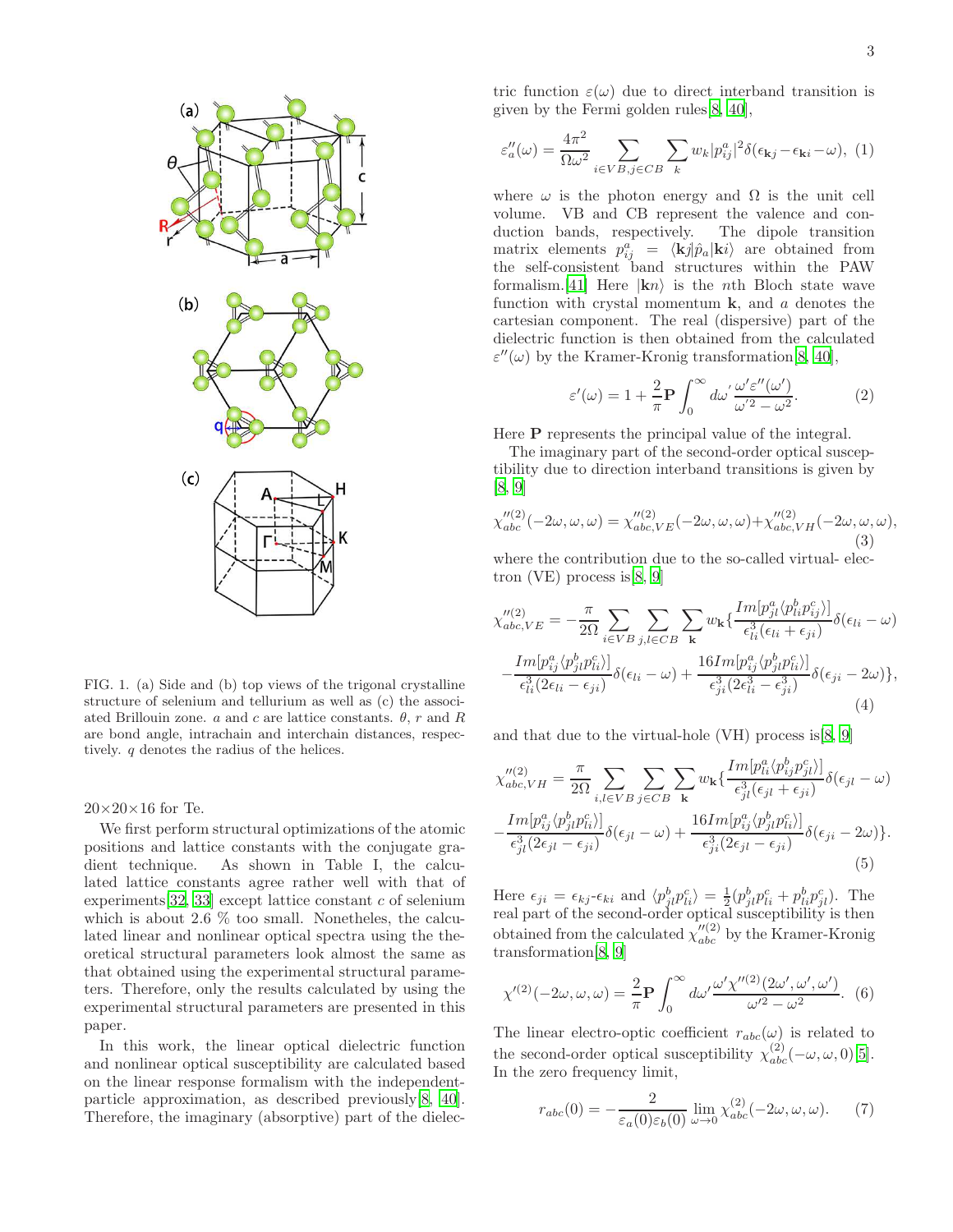Furthermore, for the photon energy  $\hbar\omega$  well below the band gap,  $\chi_{abc}^{(2)}(-2\omega,\omega,\omega)$  and  $n(\omega)$  are nearly constant. In this case, the linear electro-optic coefficient  $r_{abc}(\omega) \approx$  $r_{abc}(0)[8, 10].$  $r_{abc}(0)[8, 10].$  $r_{abc}(0)[8, 10].$  $r_{abc}(0)[8, 10].$ 

To obtain numerically accurate optical properties, we perform test calculations for selenium and tellurium with several different k-point meshes until the calculated optical properties converge to a few percent. As a result, dense k-point meshes of  $40\times40\times36$  and  $50\times50\times38$  are adopted here for selenium and tellurium, respectively. Furthermore, to ensure that  $\varepsilon'$  and  $\chi'^{(2)}$  obtained by the Kramer-Kronig transformation are reliable, about 27 bands per atom are adopted in the optical calculations. The function  $\delta$  in Eqs. (1), (4) and (5) are approximated by a Gaussian function with  $\Gamma = 0.2$  eV.

It is well known that the band gap of a semiconductor is generally under-estimated by the local density approximation (LDA) and GGA calculations (see, e.g., Table II below) where many-body effects especially quasiparticle self-energy correction are not adequately taken into account. On the other hand, Eqs.  $(1)$ ,  $(4)$  and  $(5)$  indicate that correct band gaps would be important for obtaining accurate optical properties. Therefore, we further perform the band structure calculations using the hybrid Heyd-Scuseria-Ernzerhof (HSE) functional [\[43\]](#page-10-30) which is known to produce much improved band gaps for semiconductors. We then take the self-energy corrections into account by the so-called scissors correction (SC) [\[44](#page-10-31)] using either the accurate band gaps from the HSE calculations or simply the available experimental band gaps. In the SC calculation, the conduction bands are unformly upshifted so that the band gap would match either the experimental gap or the HSE gap together with the renormalized velocity matrix elements [\[44\]](#page-10-31). Indeed, such SC calculations were shown to give rise to the second order nonlinear susceptibility at zero frequency for lowdimensional materials such as trigonal selenium [\[4](#page-9-2)] and graphene-like BN sheet that agree well with the experimental one [\[10\]](#page-10-3).

### III. RESULTS AND DISCUSSION

# A. Electronic band structure

TABLE II. Calculated  $(E_g^{GGA}$  and  $E_g^{HSE-SOC}$  and experimental band gap  $(E_g^{Exp})$  as well as scissors operator  $(\Delta E_g = E_g^{HSE-SOC} - E_g^{GGA})$  for selenium and tellurium. The values in brackets are from the HSE calculations without the SOC.

|     | $E_a^{GGA}$ (eV) | $E_q^{HSE-SOC}$ (eV) | $E_q^{Exp}$ (eV) $\Delta E_q$ (eV) |       |
|-----|------------------|----------------------|------------------------------------|-------|
| -Se | 1.002            | 1.735(1.759)         | 2.0 <sup>a</sup>                   | 0.733 |
| Te  | 0.113            | 0.322(0.546)         | $0.323^{b}$                        | 0.209 |

<sup>a</sup>Experimental value from reference [28.](#page-10-32)

Because selenium and tellurium have the same crystalline structures, the band structure of selenium is very similar to that of the tellurium, as shown in Fig. 2. The two materials are indirect bandgap semiconductors which have the conduction band minimum (CBM) at the H point. For selenium, the valence band maximum (VBM) is located at the L point, whereas the VBM of tellurium is close to the H point along the H-K direction. The calculated band gap is  $1.002$   $(0.113)$  eV in Se  $(Te)$ , which is significantly smaller than the experimental values of  $2.0$   $(0.323)$  eV $[28, 42]$  $[28, 42]$ . The ratio between the interchain and intrachain distances of tellurium, as mentioned previously, is smaller than that of selenium. Therefore, the enhanced interchain interaction in tellurium brings about more electrons transferred from lone pair states to antibonding states and this weakens the Peierls distortion. This explains why the band gap of tellurium is smaller than that of selenium, even though they have the same crystalline structure. By using the molecular orbital picture, we can further interpret the energy band as follows. There are three groups of valence bands which correspond to the s bonding,  $p$  bonding and  $p$  lone pair states, and the three lowest conduction bands arise from the  $p$  antibonding states. The calculated band structures of Se and Te agree quite well with previous calculations[\[25\]](#page-10-14). The minor differences stem from the fact that the present GGA calculations are done without SOC.



FIG. 2. Band structures of (a) selenium and (b) tellurium from the GGA calculations. Both materials possess an indirect band gap. The top of the valence bands is at 0 eV.

It is clear from Eqs.  $(1)$ ,  $(4)$  and  $(5)$  that the smaller the gap, the larger the magnitude of the dielectric function and second-order NLO susceptibility. Since the GGA calculation significantly underestimates the energy gap by nearly 50 %, the dielectric function and secondorder NLO susceptibility would be overestimated by the GGA calculations. Therefore, we also calculate the band structures by using the HSE functional[\[43\]](#page-10-30) in order to get more accurate band gaps. The theoretical band gaps from the GGA and HSE calculations together with the experimental values are listed in Table II. Indeed, the band gaps of selenium and tellurium from the HSE calculations with the SOC included, are in good agreement

<sup>b</sup>Experimental value from reference [42.](#page-10-33)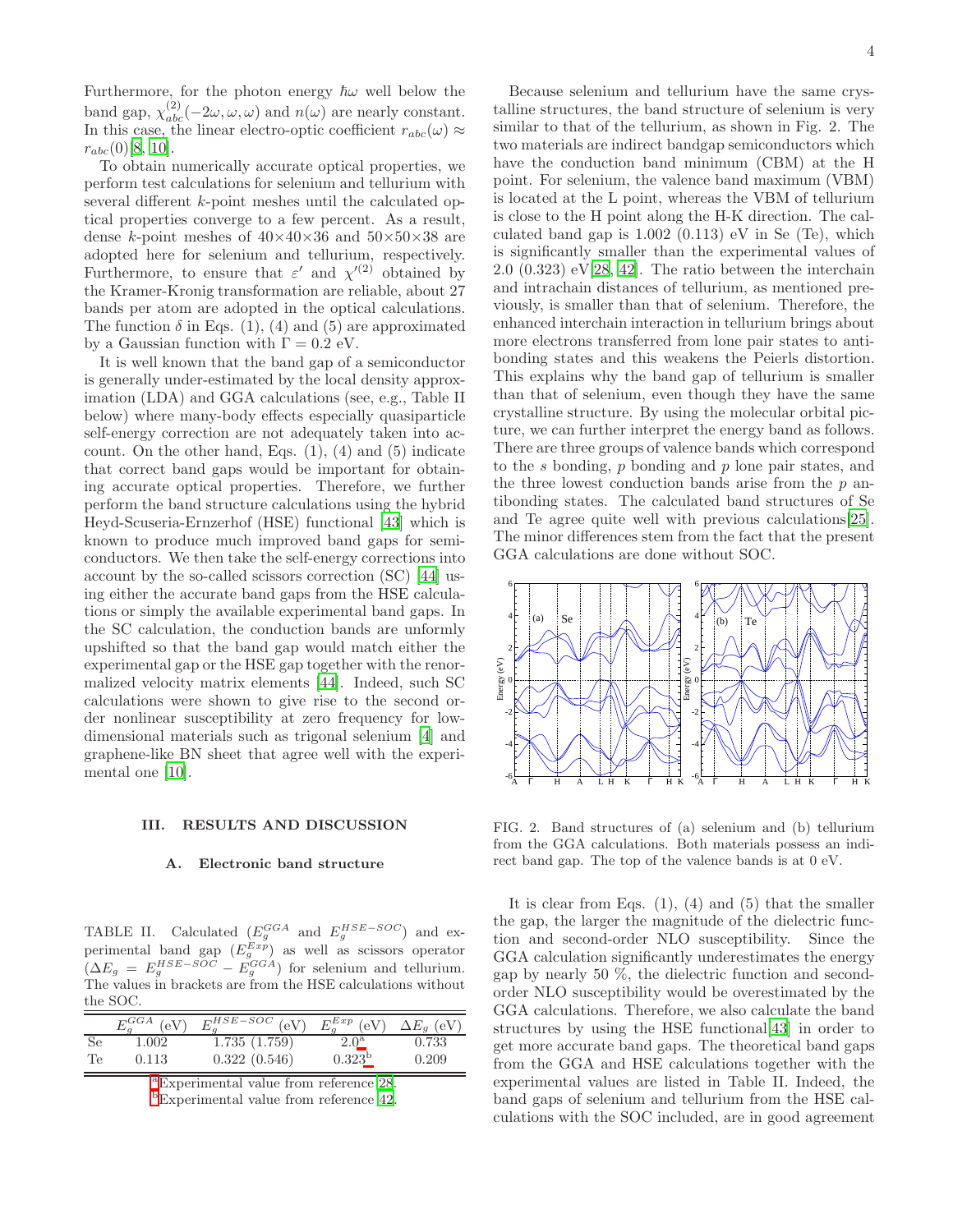with the corresponding experimental values (Table II). Therefore we simply use the energy differences between the HSE calculations with the SOC and GGA band gaps as the scissors correction energy within the scissors correction scheme[\[44\]](#page-10-31), to obtain accurate linear and nonlinear optical properties for both selenium and tellurium.



FIG. 3. Total and orbital-projected densities of states (DOS) for selenium (a) and (b) as well as tellurium (c) and (d).

We also calculate total and orbital-projected densities of states (DOS) for selenium and tellurium. Overall, the DOS spectra of the two systems are rather similar. Hence, in what follows, we only analyze the DOS spectra of selenium as displayed in Fig.  $3(a)$ . We can see from Fig. 3(a) that the lowest valence bands of selenium ranging from -15.9 to -9.5 eV stem mainly from the s orbitals. The top valence bands ranging from -5.9 to 0.0 eV and the lower conduction bands ranging from 1.0 to 4.0 eV, on the other hand, originate primarily from the p orbitals.

Furthermore, we can analyze the contributions of the orbital-projected DOSs from Fig. 3(b). For example, the lower valence bands ranging from -5.9 to -4.2 eV and also the conduction bands ranging from 1.9 to 3.3 eV are dominated by the  $p<sub>z</sub>$  orbital with some contributions from the  $p_x$  and  $p_y$  orbitals. The top valence bands ranging from -4.2 to 0.0 eV are of mainly  $p_x$  and  $p_y$  orbitals with a certain  $p_z$  component. Furthermore, the lower conduction bands ranging from 1.2 to 1.9 eV mainly consist of  $p_y$  orbitals.

#### B. Linear optical property

The calculated imaginary (absorptive) part of the optical dielectric function  $\varepsilon(\omega)$  for selenium and tellurium are shown in Fig. 4. Trigonal selenium and tellurium are of uniaxial crystalline structures due to their  $D_3$ point group symmetry. Therefore, their optical properties depend significantly on the light polarization direction. Consequently, the imaginary part of the dielectric function for both systems consist of two distinctly different components, i.e., light polarization parallel  $(E \parallel c)$ and perpendicular  $(E \parallel a)$  to the c axis (the principal optical axis). Furthermore, the two systems exhibit strong optical anisotropy which arises from the unique feature of their structures, i.e., the spiral chains are oriented along the c-axis with relatively strong covalent bonds along each helix but with weak interchain van der waals forces. As Fig. 4(a) shows, the absorptive part of  $E \parallel a$ is much smaller than that of  $E \parallel c$  in the low energy range (about 2.3∼8.8 eV), while it is the opposite in the energy range above 8.8 eV. Although the similar phenomena are observed in tellurium, it possesses weaker optical anisotropy than selenium (Fig. 4). This could be explained by the fact that trigonal tellurium has weaker structural anisotropy.



FIG. 4. The absorptive part of optical dielectric function  $\varepsilon''(\omega)$  of (a) selenium and (b) tellurium for both light polarization perpendicular (E||a) and parallel (E||c) to the c axis.

Figure 4(a) shows that there are two pronounced peaks in the imaginary part of the dielectric function for  $E \parallel c$ , namely, a large peak  $(C_2)$  located at ~3.7 eV and a rel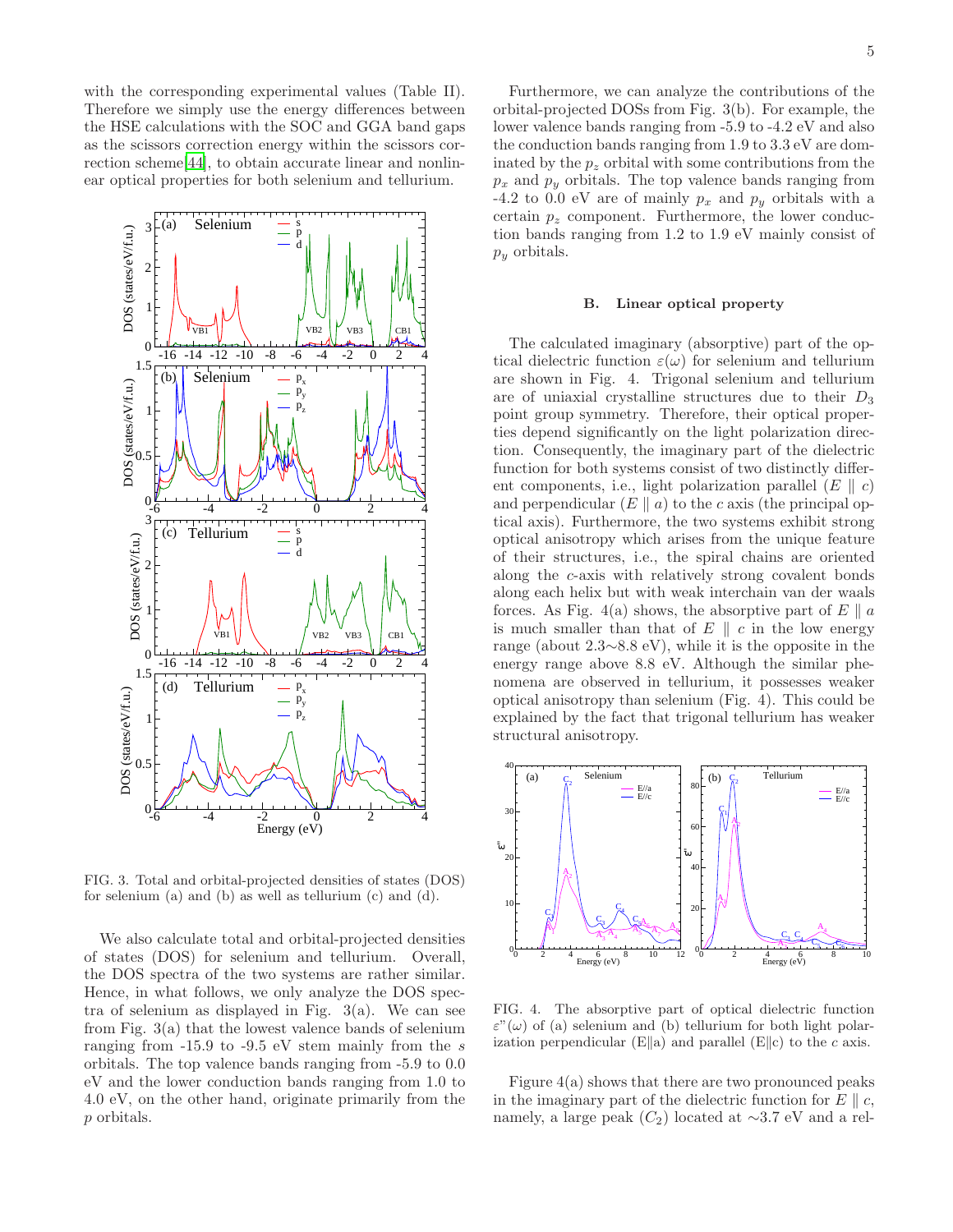atively small one  $(C_4)$  in the neighborhood of 7.5 eV. Furthermore, there are three shoulder peaks at ∼2.4 eV  $(C_1)$ , ~6.1 eV  $(C_3)$  and ~8.7 eV $(C_5)$ , respectively. For  $E \parallel a$ , our theoretical calculations for selenium exhibit a prominent peak  $(A_2)$  near 3.7 eV. Beyond that, for E  $\parallel a$ , the spectrum shows multiple faint bumps  $(A_3 \sim A_8)$ . The amplitude of the bumps above  $~\sim 5.6$  eV increases and then decreases with the photon energy. At 5.6 eV occurs a deep minimum deriving from the fact that transition from the upper valence triplet to the lower conduction triplet are already exhausted. The amplitude of the bumps increases within the energy range between 5.6 eV and 9.2 eV due to the transitions from the lower valence triplet to the lower conduction triplet and also from the upper valence triplet to the upper conduction triplet. For Te, Fig. 4(b) shows that the spectra of the imaginary part of the dielectric function could be divided into two regions. In the low-energy region (about 0-4 eV), there are two prominent peaks for both  $E \parallel a (A_1, A_2)$  and E  $c$  (C<sub>1</sub>, C<sub>2</sub>). The larger peak (A<sub>2</sub>) occurs at ∼2.0 eV and the smaller peak  $(A_1)$  is found at 1.2 eV for E  $\parallel$  a. For E  $\parallel$  c, the larger  $(C_2)$  and smaller  $(C_1)$  peaks are located at 1.9 eV and ∼1.2 eV, respectively. In the highenergy region (about  $4-9$  eV), a broad peak  $(A_4)$  centered at ∼7.2 eV for  $E \parallel a$  exists. However, the spectrum of  $E \parallel c$  exhibits some steadily oscillatory bulges in the energy region. Therefore, the transitions from the lower valence triplet to the lower conduction triplet and from the upper valence triplet to the upper conduction triplet are more pronounced.



FIG. 5. Calculated and experimental imaginary  $(\varepsilon^{\prime\prime}(\omega))$  and real part  $\varepsilon'(\omega)$  of the dielectric function for (a) and (b) selenium as well as (c) and (d) tellurium for both light polarization perpendicular (E||a) and parallel (E||c) to the c axis. Red, maroon, green and magenta dashed and dot-dashed lines denote the measured dielectric function spectra from Refs. 31 (exp1), 53 (exp2), 54 (exp3) and 55 (exp4), respectively.

Our calculated static dielectric constants together with



FIG. 6. (a) Selenium and (b) tellurium band structures from the GGA calculation with the scissors correction. The symmetries of band states at six high symmetry points are labelled according to the irreducible representations of the point groups (Table III). The principal interband transitions and the peaks in the imaginary part of the dielectric function in Fig. 4 are indicated by blue [light polarized parallel  $(E||c)$  to the c axis] and pink [light polarized perpendicular  $(E\|a)$  to the c axis arrows. The top of the valence bands is at  $0 \text{ eV}$ .

the experimental values [\[45\]](#page-11-0) are listed in Table VII. It is clear from Table VII that the dielectric constants of both selenium and tellurium from the GGA calculations with the scissors corrections agree very well with the measured ones while, as expected, that obtained from the GGA calculations without the scissors correction are too large. Earlier papers[\[46,](#page-11-1) [47\]](#page-11-2) have reported the dielectric functions for trigonal selenium and tellurium measured as a function of photon energy. Therefore, our calculations are compared with the measurements, as shown in Fig. 5. The imaginary part of the dielectric func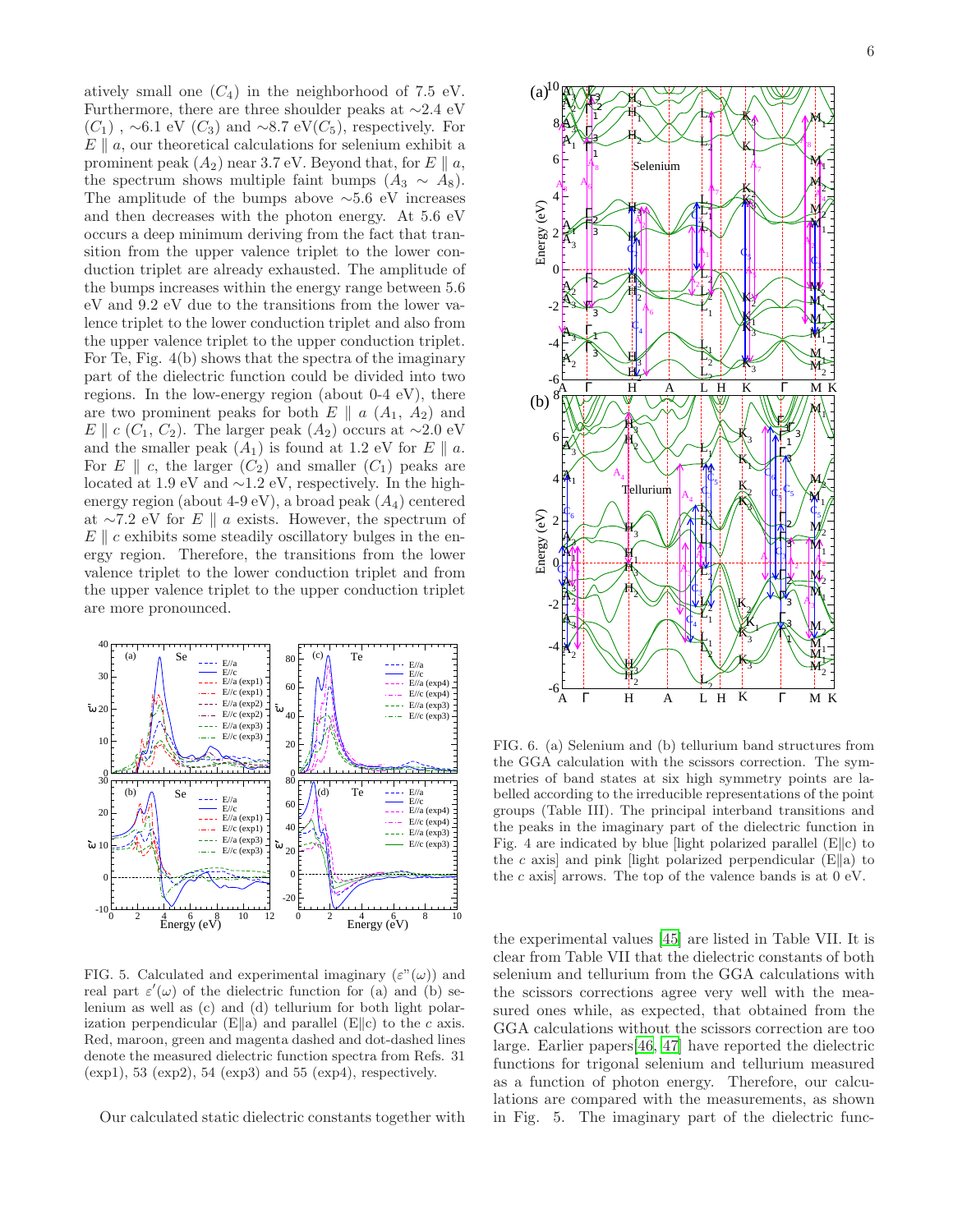tion would allow us to find out the information on the major electronic transitions. In what follows, we will compare the spectra of the imaginary part of the calculated and experimental dielectric functions. Firstly, for selenium, we find that the positions of the  $A_2$  and  $C_2$ peaks at ∼3.7 eV are consistent with the experiments[\[47\]](#page-11-2). Furthermore, small bumps  $C_3$  and  $C_5$  are also observed in the corresponding experimental spectra[\[46\]](#page-11-1). In particular, the position of the  $C_5$  bump is consistent with the experiment [\[46\]](#page-11-1). Moreover, Fig.  $5(a)$  shows that our calculated five small bumps  $(A_3, A_4, A_5, A_7, A_8)$ agree reasonably well with that of the measurements[\[46\]](#page-11-1), other than having the slightly larger amplitude. The experiment and our theoretical calculations have common peaks  $A_1$ ,  $C_1$  and  $C_4$ , although the energy position of the theoretical peaks is slightly blue-shifted compared to that of the experimental ones[\[46](#page-11-1), [47\]](#page-11-2). Finally, the positions of peaks  $A_1$  and  $C_1$  are consistent with the experiments [\[28\]](#page-10-32).

For tellurium, the positions of peaks  $A_1$ ,  $A_2$ ,  $A_3$ ,  $A_4$ ,  $C_1$  and  $C_2$  in the imaginary part of the dielectric function agree well with that of the experimental spectra[\[47,](#page-11-2) [48\]](#page-11-3). Furthermore, the small  $C_3$ ,  $C_5$  and  $C_6$  peaks can also be observed in the experimental[\[47](#page-11-2)] spectra, other than being red-shifted by about 0.2 eV, 0.2 eV and 0.4 eV, respectively. In the high energy region (4.0-9.0 eV), both the calculated and experimental[\[47\]](#page-11-2) spectra exhibit oscillatory peaks, although the positions of the peaks differ slightly. Overall, the present theoretical imaginary part of the dielectric function for both materials are in good agreement with the experiments. Furthermore, Figs. 5(b) and 5(d) show that the spectral shape of the real part of the dielectric function agree rather well with that of the experiments[\[47,](#page-11-2) [48\]](#page-11-3).

TABLE III. Symmetry adapted basis functions of the point groups for six high symmetry k-points in the hexagonal brillouin zone [see Fig.  $1(c)$ ].

| group k-point $A_1$ $A_2$                  |  | E                                          |                                         |  |
|--------------------------------------------|--|--------------------------------------------|-----------------------------------------|--|
| $D_3$ $A, \Gamma, H, K$ $s, d_{z^2}$ $p_z$ |  | $p_x, p_y,$                                |                                         |  |
|                                            |  | $d_{xz}, d_{yz},$<br>$d_{xy}, d_{x^2-y^2}$ |                                         |  |
| $C_2$ $L, M$                               |  |                                            | $p_z, d_{xy}, p_x, p_y,$                |  |
|                                            |  |                                            | $d_{z^2}, d_{x^2-y^2}$ $d_{xz}, d_{yz}$ |  |

TABLE IV. Dipole selection rules between the band states at six high symmetry k-points in the hexagonal brillouin zone [see Fig.  $1(c)$ ].

|       |                                                     | $E \perp c$ $E \parallel c$                                                                                                                                             | $E \perp c$ $E \parallel c$                                                 |  |
|-------|-----------------------------------------------------|-------------------------------------------------------------------------------------------------------------------------------------------------------------------------|-----------------------------------------------------------------------------|--|
| $D_2$ |                                                     | $\Gamma_1 \longleftrightarrow \Gamma_3 \Gamma_1 \longleftrightarrow \Gamma_2 \quad C_2 \Gamma_1 \longleftrightarrow \Gamma_2 \Gamma_1 \longleftrightarrow \Gamma_1$     |                                                                             |  |
|       |                                                     | $\Gamma_2 \longleftrightarrow \Gamma_3 \Gamma_3 \longleftrightarrow \Gamma_3 \quad L \quad \Gamma_1 \longleftrightarrow \Gamma_3 \Gamma_2 \longleftrightarrow \Gamma_2$ |                                                                             |  |
|       | $(A, H, K)$ $\Gamma_3 \longleftrightarrow \Gamma_3$ |                                                                                                                                                                         | $(M)$ $\Gamma_2 \leftrightarrow \Gamma_3 \Gamma_3 \leftrightarrow \Gamma_3$ |  |

The electronic band structure and linear optical properties of selenium and tellurium have been studied both

TABLE V. The principal peaks in the imaginary part spectra of the dielectric function [see Fig.  $4(a)$ ] and corresponding direct interband transitions at six high symmetry  $k$ -points [see Fig.  $6(a)$ ] for selenium.

| peak           | direct transitions                | peak           | direct transitions                    |
|----------------|-----------------------------------|----------------|---------------------------------------|
| $C_1$          |                                   | $A_1$          | $L: 9 \longrightarrow 10$             |
| C <sub>2</sub> | $H: 8, 9 \longrightarrow 11, 12;$ | A <sub>2</sub> | $H: 8, 9 \longrightarrow 11, 12;$     |
|                | $L: 9 \longrightarrow 12$         |                | $L: 8 \longrightarrow 10$             |
|                |                                   |                | $M: 9 \longrightarrow 10$             |
| $C_3$          | $M:6\longrightarrow 10$           | $A_3$          |                                       |
| $C_4$          | $H:4\longrightarrow 10$           | $A_4$          | $M:9\longrightarrow 13$               |
| $C_{5}$        | $K: 4, 5 \longrightarrow 10, 11$  | $A_5$          | $K: 4, 5 \longrightarrow 10, 11$      |
|                |                                   | $A_6$          | $\Gamma: 7, 8 \longrightarrow 14, 15$ |
|                |                                   |                | $H: 4 \longrightarrow 11, 12$         |
|                |                                   | $A_7$          | $K: 9 \longrightarrow 14, 15;$        |
|                |                                   |                | $L: 8 \longrightarrow 14$             |
|                |                                   | As             | $A:3\longrightarrow 10,11;$           |
|                |                                   |                | $A: 5, 6 \longrightarrow 14, 15;$     |
|                |                                   |                | $\Gamma: 7, 8 \longrightarrow 17$     |
|                |                                   |                | $M:7\longrightarrow 14$               |
|                |                                   |                |                                       |

theoretically  $[31, 46, 49, 50]$  $[31, 46, 49, 50]$  $[31, 46, 49, 50]$  $[31, 46, 49, 50]$  $[31, 46, 49, 50]$  $[31, 46, 49, 50]$  and experimentally  $[28, 29, 50]$  $[28, 29, 50]$  $[28, 29, 50]$ [42](#page-10-33), [46](#page-11-1), [47\]](#page-11-2) before. Nevertheless, no detailed analysis on the main peaks in the imaginary part of the dielectric function in term of interband transitions has been reported. Here we perform such a detailed analysis. Equations (1), (4) and (5) show that the imaginary parts of the dielectric function and second-order NLO susceptibility are closely connected with the dipole-allowed interband transitions. Therefore, we can understand the origin of the peaks in the imaginary part of the dielectric function by analyzing the symmetry of the band states and also considering the dipole transition selection rules. First, by using the projection method of the group theory, we deduce the symmetry-adapted basis functions in terms of the atomic orbitals (Table III). Second, we determine the symmetry of the band states (Fig. 6) for six principal symmetry points  $(A, \Gamma, H, L, K, M)$  by means of the comparison between the symmetry-adapted basis functions and the calculated orbital characters of the band states at the six symmetry points. It should be noted that the atomic configurations of selenium and tellurium are  $4s^2$ ,  $4p^4$  and  $5s^2$ ,  $5p^4$ . Therefore, we only consider the symmetry-adapted basis functions of  $s$ ,  $p_x$ ,  $p_y$  and  $p_z$  orbitals. Such deduced symmetries at the  $A, \Gamma, H$ , and K points are consistent with the results of previous calculation[\[49\]](#page-11-4). After considering the selection rules (Table IV)[\[50\]](#page-11-5), we could assign the peaks in the imaginary part of the dielectric function to the direct interband transitions at the six symmetry points, as shown in Fig. 6 as well as in Tables V and VI. For example, for trigonal selenium, the  $A_2$  peak at ∼3.7 eV [see Fig. 4(a)] stems from transitions from the  $H_3$  state at the top of valence band to the conduction band state  $H_3 \sim 3.4 \text{ eV}$  at Hpoint and from the  $L_2$  valence band state at -1.4 eV to the  $L_1$  state at the bottom of conduction band at the  $L_1$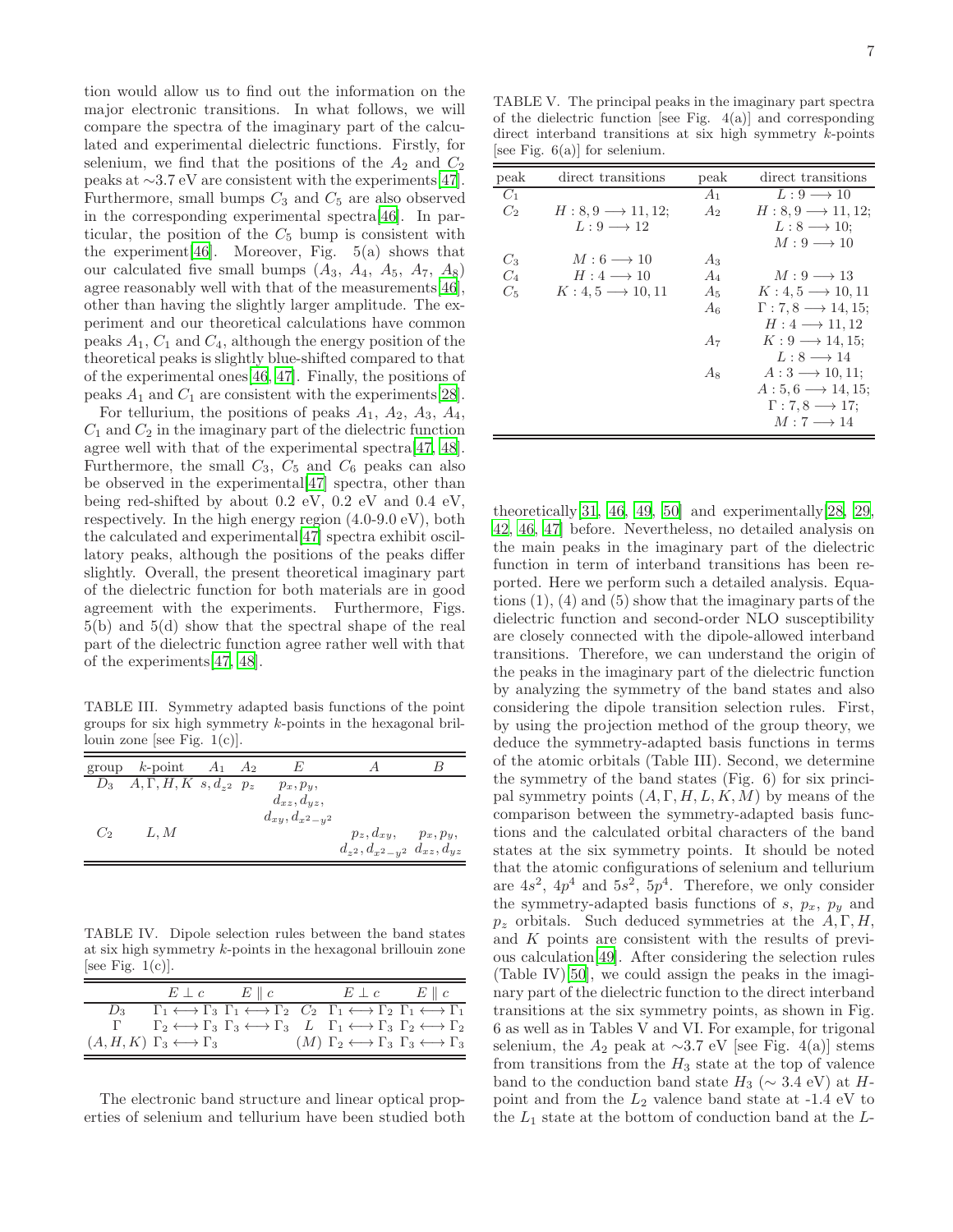point. Furthermore, the  $A_2$  peak is associated with the transition from the  $M_2$  state at the top of valence band to the  $M_1$  state at the bottom of conduction band at  $M$ point. The  $C_2$  peak at ∼3.7 eV could be attributed to transitions starting from the  $H_3$  state at the top of valence band to the conduction band states  $H_3$  (∼3.4 eV) at  $H$ -point and from the  $L_2$  state at the top of valence band to the  $L_2$  conduction band state (∼3.7 eV) at the L-point.

TABLE VI. The principal peaks in the imaginary part spectra of the dielectric function [see Fig. 4(b)] and corresponding direct interband transitions at six high symmetry  $k$ -points [see Fig. 6(b)] for tellurium.

| peak    | direct transitions                     | peak           | direct transitions                  |
|---------|----------------------------------------|----------------|-------------------------------------|
| $C_1$   |                                        | $A_1$          | $L: 9 \longrightarrow 10$           |
| $C_2$   | $A: 8, 9 \longrightarrow 11, 12$       | A <sub>2</sub> | $A: 8, 9 \longrightarrow 11, 12;$   |
|         |                                        |                | $\Gamma: 9 \longrightarrow 10, 11;$ |
|         |                                        |                | $M: 9 \longrightarrow 10$           |
| $C_3$   | $\Gamma: 4 \longrightarrow 12;$        | $A_3$          | $A: 4 \longrightarrow 11, 12;$      |
|         | $L: 8 \longrightarrow 12;$             |                | $L: 5 \longrightarrow 10$           |
|         | $L: 9 \longrightarrow 13$              |                | $M:6\longrightarrow 11$             |
| $C_{4}$ | $L: 6 \longrightarrow 11$              | $A_4$          | $\Gamma: 9 \longrightarrow 16, 17;$ |
|         |                                        |                | $H: 8, 9 \longrightarrow 16$        |
|         |                                        |                | $L:7\longrightarrow 13$             |
| $C_5$   | $\Gamma: 7, 8 \longrightarrow 13, 14;$ |                |                                     |
|         | $\Gamma: 9 \longrightarrow 15$ :       |                |                                     |
|         | $M: 6 \longrightarrow 12;$             |                |                                     |
|         | $L: 8 \longrightarrow 13$              |                |                                     |
| Св      | $A:4\longrightarrow 13$ :              |                |                                     |
|         | $\Gamma: 7, 8 \longrightarrow 16, 17$  |                |                                     |

Similarly, for tellurium, we can assign the  $A_2$  peak [see Fig. 4(b)] to the transition from the  $\Gamma_2$  state at the top of valence band to the  $\Gamma_3$  state at the bottom of conduction band at the Γ-point and from the  $M_2$  state at the top of valence band to the  $M_1$  state at the bottom of conduction band at the M-point. It is noted that the transition from the  $A_3$  state at the top of the valence band to the conduction band state  $A_3$  (∼0.8 eV) at Apoint contributes to the  $A_2$  and  $C_2$  peaks.

# C. Second harmonic generation and linear electro-optic coefficient

Point group  $D_3$  has ten nonvanishing second-order NLO susceptibility elements.[\[1,](#page-9-0) [2\]](#page-9-1) However, the crystalline symmetry  $D_3^4$  of selenium and tellurium further reduces this number to five. Our *ab initio* calculations show that there are only two independent elements among the five nonzero elements because  $\chi_{xxx}^{(2)} = -\chi_{xyy}^{(2)} = -\chi_{yxy}^{(2)}$  $\chi_{xyz}^{(2)} = -\chi_{yzx}^{(2)}$ . Our calculations for selenium also reveal that the values of the  $\chi_{xxx}^{(2)}$  element of the two helical structures  $(D_3^4$  and  $D_3^6)$  are equal but the values of the  $\chi_{xyz}^{(2)}$  element differ in sign. Therefore, here we present

only  $\chi_{xxx}^{(2)}$  and  $\chi_{xyz}^{(2)}$  for space group  $D_3^4$ , as mentioned above in Sec. II. The calculated real and imaginary parts as well as the absolutes values of these two elements are displayed in Fig. 7 and Fig. 8 for selenium and tellurium, respectigvely. We note that with the scissor corrections, the line shapes of the calculated NLO spectra are hardly changed and thus only the NLO spectra calculated with the scissor corrections are displayed in Figs. 7 and 8. However, the peak positions are blue-shifted by about the energy of the scissors correction  $(\Delta E_q)$ . Moreover, the magnitude of the second-order susceptibility gets reduced (see Table VII).



FIG. 7. (a) and (d) Real and imaginary parts as well as (b) and (e) absolute value of the second-order susceptibility (a) and (b)  $\chi_{xxx}^{(2)}$  as well as (d) and (e)  $\chi_{xyz}^{(2)}$  of selenium. (c) and (f) Imaginary part  $\varepsilon''(\omega)$  of the dielectric function for light polarization perpendicular and parallel to the c axis, respectively. In (b), the green diamond and violet circle denote the experimental SHG values from Refs. 30 and 33, respectively.

In Table VII, we list the calculated static dielectric constant  $\varepsilon(0)$ , second-order NLO susceptibility  $\chi^{(2)}(0,0,0)$ and zero frequency LEO coefficient  $r(0)$ . Note that the  $r(0)$  and  $\chi^{(2)}(0,0,0)$  are listed in the units of SI pm/V unit and 1 pm/V ( $=\frac{3}{4\pi} \times 10^{-8}$  esu). Interestingly, Table VII shows that tellurium exhibits large static secondorder NLO susceptibility, especially  $\chi_{xyz}^{(2)}(0)$ , which is up to 100 times larger than that of GaN in both zinc-blende and wurtzite structure[\[6,](#page-10-19) [7](#page-10-0)]. Furthermore, for both materials, the static second-order NLO susceptibility exhibits strong anisotropy. The same phenomenon is observed in the LEO coefficient. Moreover, selenium has large LEO coefficient  $r_{xxx}(0)$  (∼3.6 pm/V), being more than six times larger than that of bulk GaN polytypes[\[6,](#page-10-19) [7](#page-10-0)].

Let us now compare our calculated  $|\chi_{xxx}^{(2)}(0)|$  and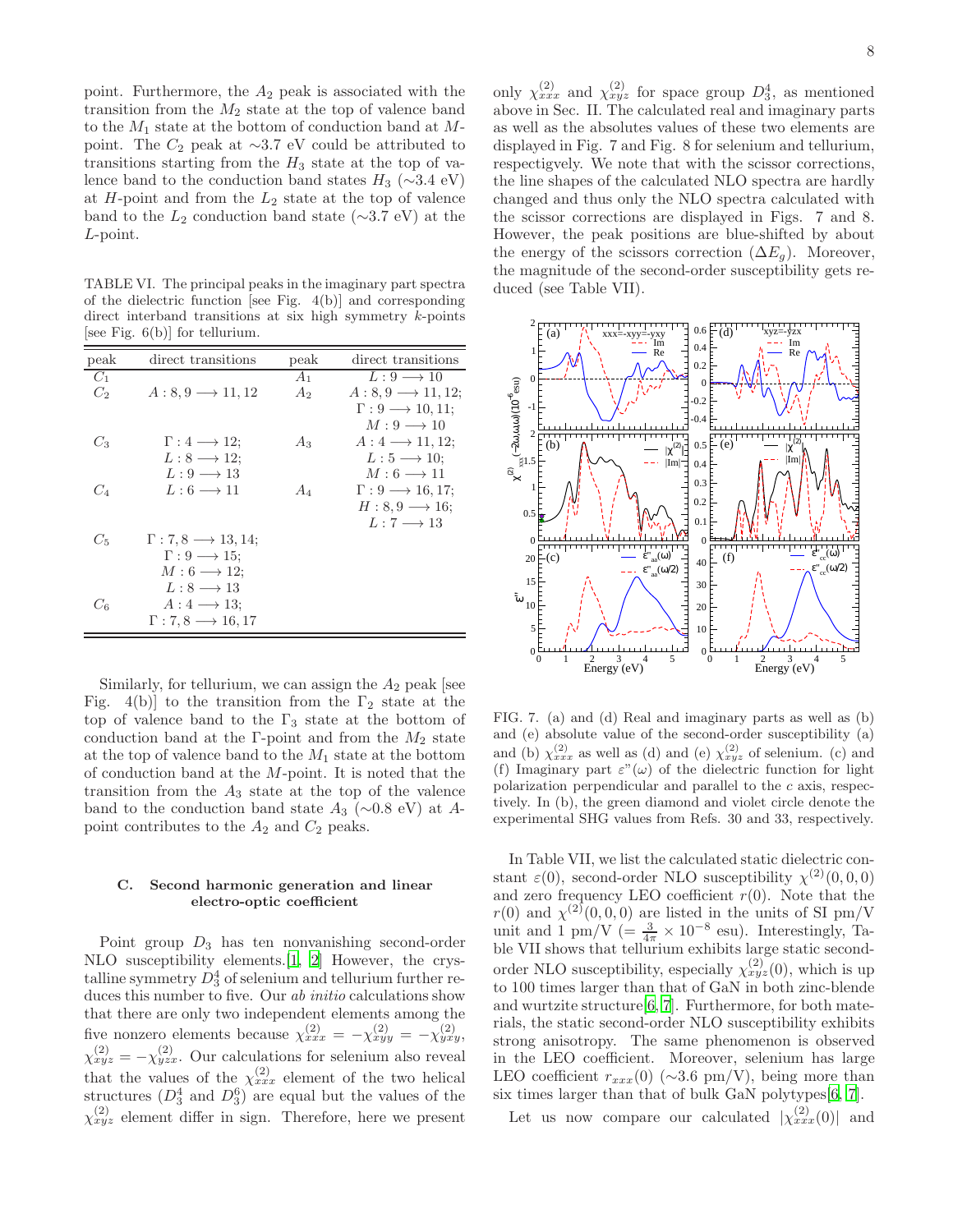TABLE VII. Static dielectric constants  $(\varepsilon_x = \varepsilon_y \text{ and } \varepsilon_z)$ , second-order susceptibility  $\chi_{xxx}^{(2)}(0)$  (pm/V),  $\chi_{xyz}^{(2)}(0)$  (pm/V) and  $|\chi_{xxx}^{(2)}(0.113\text{eV})|$  (pm/V) as well as LEO coefficient  $r_{xxx}(0)$  (pm/V) and  $r_{xyz}(0)$  (pm/V) of selenium and tellurium calculated without (GGA) and with (SC) scissors correction. Available experimental data and previous calculation are also listed for comparison.

|           |              | $\varepsilon_x$  | $\varepsilon_z$ | $\chi_{xxx}^{(2)}(0)$ | $\chi_{xyz}^{(2)}(0)$ | $r_{xxx}(0)$ | $r_{xyz}(0)$ | $ \chi_{xxx}^{(2)}(0.113eV) $ |
|-----------|--------------|------------------|-----------------|-----------------------|-----------------------|--------------|--------------|-------------------------------|
| <b>Se</b> | $_{\rm GGA}$ | $10.8\,$         | 15.4            | 330, $440^a$          | 6                     | $-5.63$      | $-0.10$      | 335                           |
|           | SC           | 9.0              | 12.7            | 145, $194^{\circ}$    | 5                     | $-3.58$      | $-0.12$      | 146                           |
|           | exp.         | $6.2 \sim 8.4^b$ | $12.7^{b}$      |                       |                       |              |              | $159 \pm 84^c$                |
|           |              |                  |                 |                       |                       |              |              | $194 \pm 50^d$                |
| Te        | $_{\rm GGA}$ | 40.6             | 57.2            | $-2190$               | 7927                  | 2.66         | $-9.63$      | 3163                          |
|           | SC           | 33.2             | 49.0            | 169                   | 1009                  | $-0.30$      | $-1.82$      | 475                           |
|           | exp.         | $33.0^{b}$       | $54.0^{b}$      |                       |                       |              |              | $1840 \pm 560^{\circ}$        |
|           |              |                  |                 |                       |                       |              |              | $1843\pm586e^$                |

<sup>a</sup>LDA calculations with the SC from reference [4.](#page-9-2)

<sup>b</sup>Experimental value from reference [45](#page-11-0).

<sup>c</sup>Experimental value from reference [27](#page-10-16).

<sup>d</sup>Experimental value from reference [30](#page-10-18).

<sup>e</sup>Experimental value from reference [31](#page-10-17).

 $|\chi^{(2)}_{xxx}(0.113)|$  with the previous LDA calculations and available experiments. Firstly, our calculated  $|\chi_{xxx}^{(2)}(0.113)|$  for selenium agrees rather well with the experimental values reported in ref.[\[27](#page-10-16)] and also ref. [\[30](#page-10-18)] [see Table VII and Fig. 7(b)]. Secondly, for  $|\chi_{xxx}^{(2)}(0)|$ , the agreement between our GGA calculations and the previous LDA calculations [\[4\]](#page-9-2) is also rather good (see Table VII). For tellurium, Table VII and Fig. 8(b) show that our calculated  $|\chi_{xxx}^{(2)}(0.113)|$  is much smaller than the available experiment values[\[30,](#page-10-18) [31\]](#page-10-17). Nonetheless, we note that in the energy range of 0.0∼0.3 eV,  $|\chi_{xxx}^{(2)}|$  increases rapidly with the photon energy and the energy of 0.113 eV sits right at the middle of the steep slope [Fig. 8(b)]. Thus, a small error in the energy position could cause a large discrepancy between the theory and experiment. Indeed a small red-shift (∼0.1 eV) could bring the calculated and experimental values of  $|\chi^{(2)}_{xxx}(0.113)|$ in good agreement.

The SHG involves not only single-photon  $(\omega)$  resonance but also double-photon  $(2\omega)$  resonance. Therefore, to further analyze the NLO responses, we plot the modulus of the imaginary parts of the second-order susceptibility  $|\chi^{(2)}(-2\omega,\omega,\omega)|$  as well as dielectric functions  $\varepsilon''(\omega)$  and  $\varepsilon''(\omega/2)$  together in Figs. 7 and 8 for selenium and tellurium, respectively, in order to understand the prominent features in the spectra of  $\chi^{(2)}(-2\omega,\omega,\omega)$ . For selenium, Fig. 7 shows that the threshold of the  $\chi^{(2)}(-2\omega,\omega,\omega)$  spectra and also the absorption edge of ε"(ω/2) is at ~0.87 eV ( $\frac{1}{2}E_g$ ), while the absorption edge of  $\varepsilon''(\omega)$  is at ~1.73 eV  $(E_g)$ . Therefore, the SHG spectra can be divided into two parts. The first part from 0.87 to 2.50 eV stems predominantly from double-photon resonances. The second part (above 2.5 eV) is mainly associated single-photon resonances with some contribution from double-photon resonances [see Figs.  $7(c)$ ] and 7(f)]. These two types of resonances cause the



FIG. 8. (a) and (d) Real and imaginary parts as well as (b) and (e) absolute value of the second-order susceptibility (a) and (b)  $\chi_{xxx}^{(2)}$  as well as (d) and (e)  $\chi_{xyz}^{(2)}$  of tellurium. (c) and (f) Imaginary part  $\varepsilon''(\omega)$  of the dielectric function for light polarization perpendicular and parallel to the  $c$  axis, respectively. In (b), the green diamond and violet circle denote the experimental SHG values from Refs. 33 and 34, respectively.

SHG spectra to oscillate and decrease gradually in the higher energy region. Figure 7 indicates that for selenium, both the real and imaginary parts of the secondorder NLO susceptibility  $\chi_{xyz}^{(2)}(-2\omega,\omega,\omega)$  show an oscillatory behavior with the energy. Indeed, the spectrum of  $|\chi_{xyz}^{(2)}(-2\omega,\omega,\omega)|$  oscillates rapidly and has the maxi-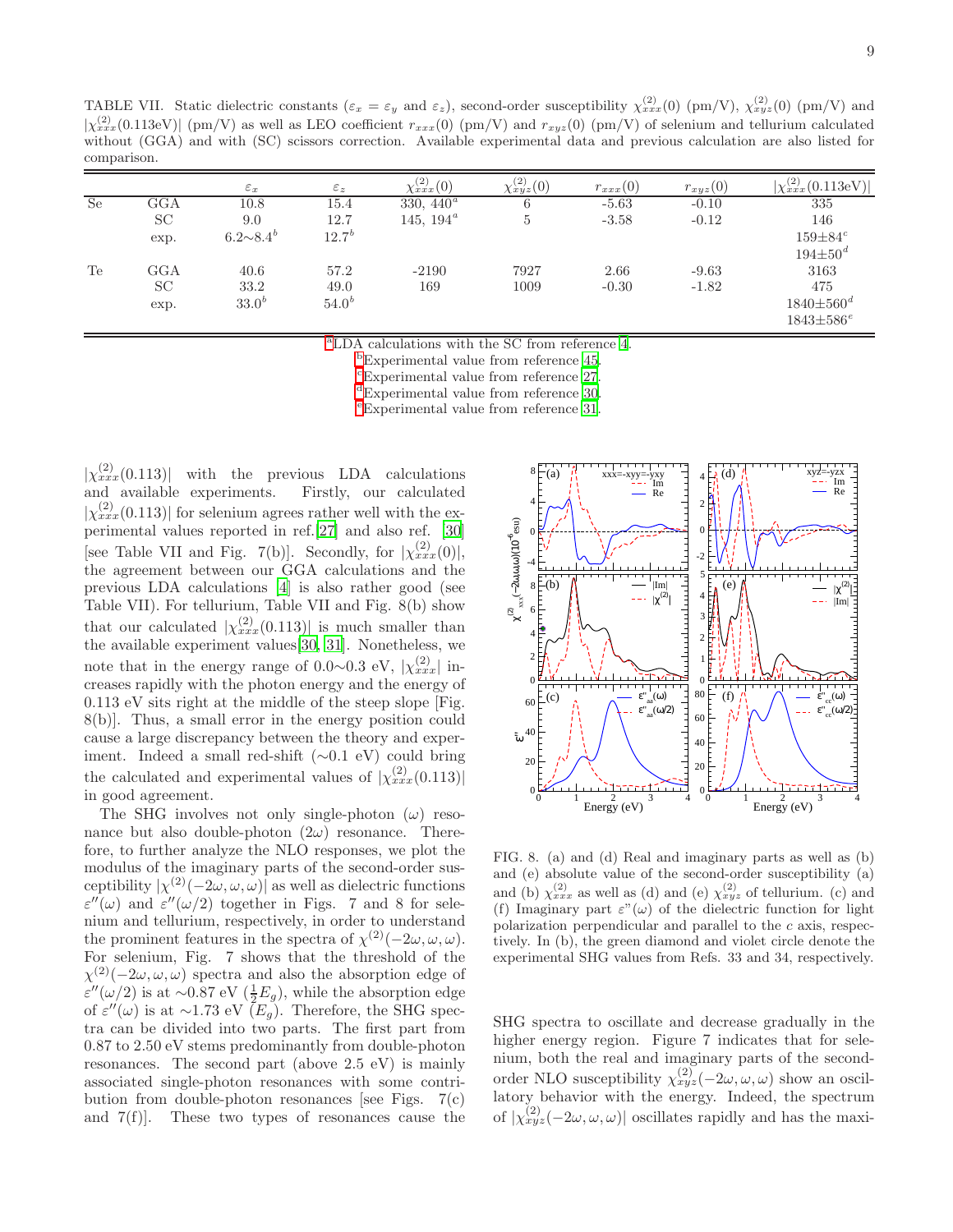mum of about  $0.49 \times 10^{-6}$  esu at ~3.6 eV [see Fig. 7(e)]. It is clear from Fig. 7(b) that the spectrum of the absolute value of  $\chi_{xxx}^{(2)}(-2\omega,\omega,\omega)$  shows a broad plateau from 1.34 eV to 3.44 eV and reaches the maximum of  $1.85\times10^{-6}$  esu at 1.7 eV which is a few times larger than that of GaN [\[6](#page-10-19), [7](#page-10-0)], a widely used NLO semiconductor.

For tellurium, likewise, the spectral structure in the energy range from ∼0.16  $(\frac{1}{2}E_g)$  to ∼1.0 eV  $(E_g)$  is formed mainly by double-photon  $(2\omega)$  resonances. The rest structure (above ∼1.0 eV) arises mainly from singlephoton  $(\omega)$  resonances with some contribution from  $2\omega$ resonances. It is noted that all the NLO susceptibilities of tellurium are rather large in the photon energy range of 0.0∼3.0 eV. For example, the magnitude of  $|\chi_{xyz}^{(2)}(-2\omega,\omega,\omega)|$  is around  $4.72\times10^{-6}$  esu at 0.96 eV. Interestingly, for both systems, the real part, imaginary part and absolute value of  $\chi_{xyz}^{(2)}$  are smaller than  $\chi_{xxx}^{(2)}$ , and produce relatively pronounced oscillations compared to  $\chi^{(2)}_{xxx}$ . The phenomenon is explained by the fact that the two materials are helical chains along the c-axis and possess a high degree of anisotropy. In particular, the absolute value of second-order NLO susceptibility  $\chi_{xxx}^{(2)}$  of tellurium is as high as  $8.69 \times 10^{-6}$  esu at  $0.94 \text{ eV}$ , which is nearly sixteen times larger than that of GaN [\[6,](#page-10-19) [7\]](#page-10-0). This suggests that tellurium would be a superior NLO material and has potential application in NLO and LEO optical devices such as frequency conversion, optical switching, second-harmonic generation, optical modulation and sensing devices.

### IV. CONCLUSION

To conclude, we have calculated the linear and nonlinear optical properties of trigonal selenium and tellurium based on the DFT with the GGA. In order to adequately take into account of many-body effects especially quasiparticle self-energy correction, we further perform the relativistic band structure calculations using the hybrid Heyd-Scuseria-Ernzerhof functional and use the much improved band gaps to calculate the optical properties with the scissors corrections. We find that the two materials exhibit large SHG and LEO effects. Also, their linear and nonlinear optical responses are highly anisotropic due to their structural anisotropy. In particular, the second-order NLO susceptibilities of tellurium

are huge in the photon energy range of 0∼3 eV, with the magnitudes of  $\chi_{xxx}^{(2)}$  being as large as  $8.69 \times 10^{-6}$  esu, which is about sixteen times larger than that of GaN, a widely used NLO material. Furthermore, tellurium is found to exhibit gigantic static SHG coefficients with the  $\chi_{xyz}^{(2)}$  component being up to 100 times larger than that of GaN. On the other hand, selenium is shown to possesses large LEO coefficient  $r_{xxx}(0)$  which are more than six times larger than that of GaN polytypes. Therefore, tellurium and selenium are excellent NLO materials and may find valuable applications in NLO and LEO devices such as electro-optical switch, frequency conversion, phase matching and light signal modulator. Interestingly, our calculations also reveal that for the two different helical structures of each material, the values of  $\chi_{xxx}^{(2)}$  are equal but the values of  $\chi_{xyz}^{(2)}$  differ in sign, thus suggesting that the SHG spectroscopy is a useful probe of the chirality of these helical materials. The calculated static dielectric constants and also SHG coefficients at the  $CO<sub>2</sub>$ laser frequency are in good agreement with the experiments. Furthermore, the energy positions and shapes of the principal features in the calculated optical dielectric function spectra of both materials agree rather well with the available experimental ones. They are also analyzed in terms of the calculated electronic band structures especially symmetries of the involved band states and dipole transition selection rules. The prominent structures in the spectra of  $\chi^{(2)}(-2\omega,\omega,\omega)$  are also related to singlephoton and double-photon resonances. We believe that our work will stimulate further experiments on the NLO and LEO effects in these interesting materials.

#### ACKNOWLEDGEMENTS

M. C. thanks Department of Physics and Center for Theoretical Physics, National Taiwan University for its hospitality during her three months visit there when parts of this work were carried out. Work at Xiamen University is supported by the National Key R&D Program of China (Grant No. 2016YFA0202601), and the National Natural Science Foundation of China (No. 11574257). G. Y. G. acknowledges support from the Ministry of Science and Technology, the Academia Sinica, the National Center for Theoretical Sciences in Taiwan.

- <span id="page-9-0"></span>[1] Y. R. Shen, *The Principle of Nonlinear Optics* (Wiley, New Year, 1984).
- <span id="page-9-1"></span>[2] R. W. Boyd, Nonlinear Optics (Elsevier, Amsterdam, 2003).
- [3] R. K. Chang, J. Ducuing and N. Bloembergen, Dispersion of the optical nonlinearity in semiconductoros, Appl. Phys. Rev. Lett. 5, 17 (1965).
- <span id="page-9-2"></span>[4] H. Zhong, Z. H. Levine, D. C. Allan and J. W. Wilkins, Band-theoretical calculation of the optical activity tensor of  $\alpha$ -quartz and trigonal Se. Phys. Rev. B 48, 1384 (1993).
- <span id="page-9-3"></span>[5] J. L. P. Hughes and J. E. Sipe, Calculation of secondorder optical response in semiconductors. Phys. Rev. B 53, 10751 (1996).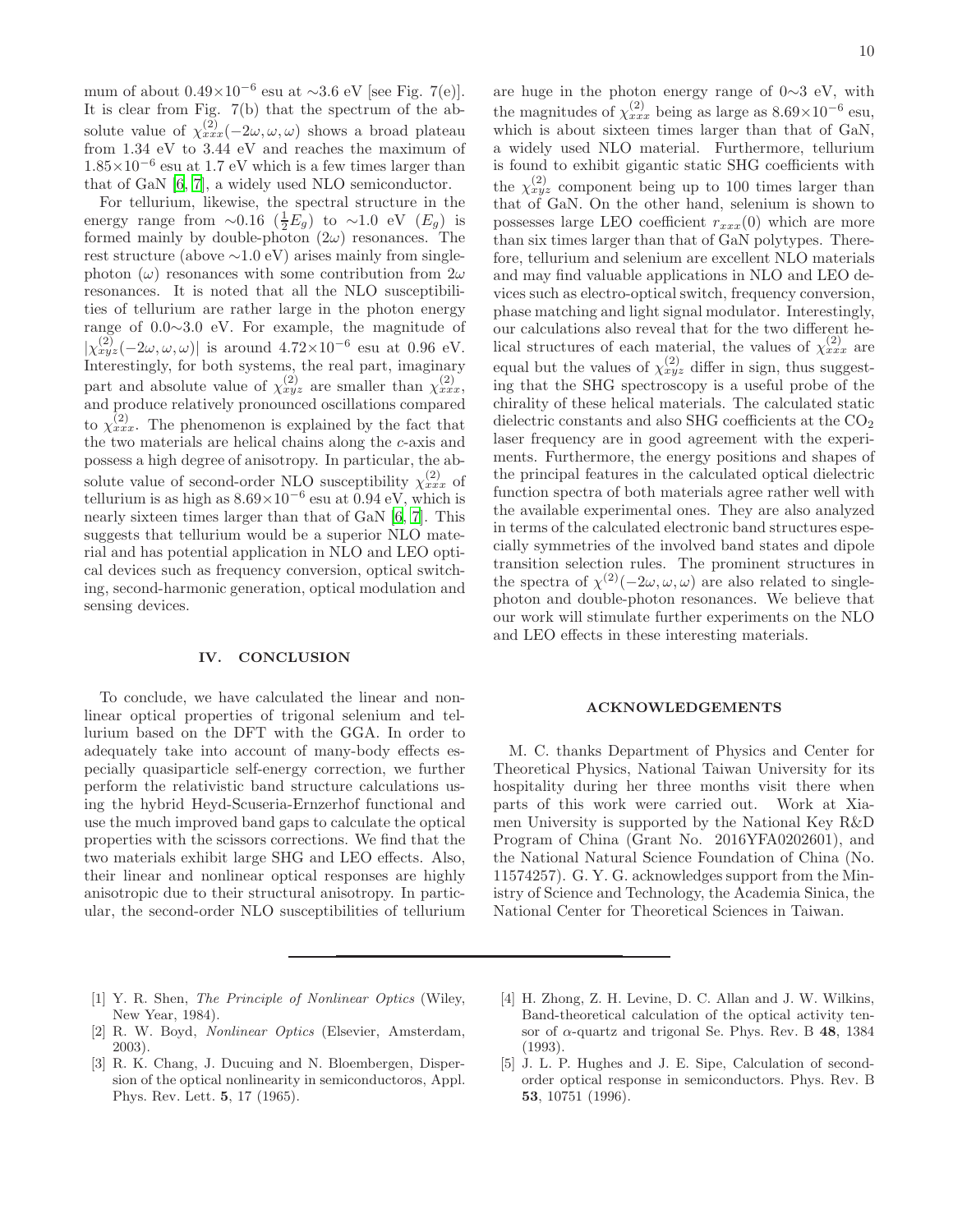- <span id="page-10-19"></span>[6] V. I. Gavrilenko and R. Q. Wu, Linear and nonlinear optical properties of group-III nitrides. Phys. Rev. B 61, 2632 (2000).
- <span id="page-10-0"></span>[7] D. Cai and G.-Y. Guo, Tuning linear and nonlinear optical properties of wurtzite GaN by c-axial stress, J. Phys. D: Appl. Phys. 42, 185107 (2009).
- <span id="page-10-1"></span>[8] G. Y. Guo, K. C. Chu, D.-S. Wang and C.-G. Duan, Linear and nonlinear optical properties of carbon nanotubes from first-principles calculations. Phys. Rev. B 69, 205416 (2004).
- <span id="page-10-2"></span>[9] G. Y. Guo and J. C. Lin, Second-harmonic generation and linear electro-optical coefficients of BN nanotubes. Phys. Rev. B 72, 075416 (2005).
- <span id="page-10-3"></span>[10] C.-Y. Wang and G.-Y. Guo, Nonlinear optical properties of transition-metal dichalcogenide MX2 ( $M = Mo$ ,  $W$ ;  $X=$ S, Se) monolayers and trilayers from first-principles calculations. J. Phys. Chem. C 119,13268 (2015).
- [11] L. Hu, X. Huang, D. Wei, Layer-independent and layer-dependent nonlinear optical properties of twodimensional GaX (X= S, Se, Te) nanosheets. Phys. Chem. Chem. Phys. 19,11131 (2017).
- [12] H. Wang and X. Qian, Giant optical second harmonic generation in two-dimensional multiferroics. Nano Lett. 17, 5027 (2017).
- <span id="page-10-4"></span>[13] S. R. Panday and B. M. Fregoso, Corrigendum: Strong second harmonic generation in two-dimensional ferroelectric IV-monochalcogenides (2017 J. Phys.: Condens. Matter 29 43LT01). J. Phys.: Condens. Matter 30, 179501 (2018).
- <span id="page-10-5"></span>[14] T. W. Smith and R. A. Cheatham, Functional polymers in the generation of colloidal dispersions of amorphous selenium. Macromolecules 13, 1203 (1980).
- [15] D. R. Mees, W. Pysto and P. J. Tarcha, Formation of selenium colloids using sodium ascorbate as the reducing agent. J. Colloid Interface Sci. 170, 254 (1995).
- [16] J. A. Johnson, M.-L. Saboungi, P. Thiyagarajan, R. Csencsits and D. Meisel, Selenium nanoparticles: a smallangle neutron scattering study. J. Phys. Chem. B 103, 59 (1999).
- <span id="page-10-6"></span>[17] H. Fan, Z. H. Wang, X. Z. Liu, W. W. Zheng, F. Guo and Y. T. Qian, Controlled synthesis of trigonal selenium crystals with different morphologies. Solid State Commun. 135, 319 (2005).
- <span id="page-10-7"></span>[18] H. Peng, N. Kioussis and G. J. Snyder, Elemental tellurium as a chiral p-type thermoelectric material. Phys. Rev. B 89, 195206 (2014).
- <span id="page-10-8"></span>[19] S. Q. Lin, W. Li, Z. W. Chen, J. W. Shen, B. H. Ge and Y. Z. Pei, Tellurium as a high-performance elemental thermoelectric. Nat. Commun. 7, 10287 (2016).
- <span id="page-10-9"></span>[20] V. A. Shalygin, A. N. Sofronov, L. E. Vorobev and I. I. Farbshtein, Current-induced spin polarization of holes in tellurium. Phys. Solid State 54, 2362 (2012).
- <span id="page-10-10"></span>[21] L. A. Agapito, N. Kioussis, W. A. Goddard III and N. P. Ong, Novel family of chiral-based topological insulators: elemental tellurium under strain. Phys. Rev. Lett. 110, 176401 (2013).
- <span id="page-10-11"></span>[22] V. A. Shalygin, M. D. Moldavskaya, S. N. Danilov, I. I. Farbshtein and L. E. Golub, Circular photon drag effect in bulk tellurium. Phys. Rev. B 93, 045207 (2016).
- <span id="page-10-12"></span>[23] C. Sahin,; J. Rou, J. Ma and D. A. Pesin, Pancharatnam-Berry phase and kinetic magnetoelectric effect in trigonal tellurium. Phys. Rev. B 97, 205206 (2018).
- <span id="page-10-13"></span>[24] S. S. Tsirkin, P. A. Puente and I. Souza, Gyrotropic effects in trigonal tellurium studied from first principles.

Phys. Rev. B 97, 035158 (2018).

- <span id="page-10-14"></span>[25] M. Hirayama, R. Okugawa, S. Ishibashi, S. Murakami and T. Miyake, Weyl node and spin texture in trigonal tellurium and selenium. Phys. Rev. Lett. 114, 206401 (2015).
- <span id="page-10-15"></span>[26] K. Nakayama, M. Kuno, K. Yamauchi, S. Souma, K. Sugawara T. Oguchi, ; T. Sato and T. Takahashi, Band splitting and Weyl nodes in trigonal tellurium studied by angle-resolved photoemission spectroscopy and density functional theory. Phys. Rev. B 95, 125204 (2017).
- <span id="page-10-16"></span>[27] C. Patel, Optical Harmonic Generation in the Infrared Using a C  $O_2$  Laser. Phys. Rev. Lett. **16**, 613 (1966).
- <span id="page-10-32"></span>[28] S. Tutihasi and I. Chen, Optical properties and band structure of trigonal selenium. Phys. Rev. 158, 623 (1967).
- <span id="page-10-34"></span>[29] G. G. Roberts, S. Tutihasi and R. C. Keezer, Optical absorption edge of trigonal selenium. Phys. Rev. 166, 637 (1968).
- <span id="page-10-18"></span>[30] G. W. Day, Linear and nonlinear optical properties of trigonal selenium. Appl. Phys. Lett. 18, 347 (1971).
- <span id="page-10-17"></span>[31] J. McFee, G. Boyd, P. Schmidt, Redetermination of the Nonlinear Optical Coefficients of Te and GaAs by Comparison with  $Ag_3SbS_3$ . Appl. Phys. Lett. 17, 57 (1970).
- <span id="page-10-20"></span>[32] W. D. Teuchert, R. Geick, G. Landwehr, H. Wendel and W. Weber, Lattice dynamics of trigonal selenium. I. Phonon spectra. J. Phys. C: Solid State Phys. 8, 3725 (1975).
- <span id="page-10-21"></span>[33] R. Keller, W. B. Holzapfel and H. Schulz, Effect of pressure on the atom positions in Se and Te. Phys. Rev. B 16, 4404 (1997).
- <span id="page-10-22"></span>[34] K. Seifert, J. Hafner, J. Furthmüller and G. Kresse, The influence of generalized gradient corrections to the LDA on predictions of structural phase stability: the Peierls distortion in As and Sb. J. Phys.: Condens. Matter 7, 3683 (1995).
- <span id="page-10-23"></span>[35] J. P. Perdew, K. Burke and M. Ernzerhof, Generalized gradient approximation made simple. Phys. Rev. Lett. 77, 3865 (1996).
- <span id="page-10-24"></span>[36] P. E. Blöchl, Projector augmented-wave method. Phys. Rev. B 50, 17953 (1994).
- <span id="page-10-25"></span>[37] G. Kresse and J. Furthmüller, Efficient iterative schemes for ab initio total-energy calculations using a plane-wave basis set. Phys. Rev. B 54, 11169 (1996).
- <span id="page-10-26"></span>[38] G. Kresse and J. Furthmüller, Efficiency of ab-initio total energy calculations for metals and semiconductors using a plane-wave basis set. Comput. Mater. Sci. 6, 15 (1996).
- <span id="page-10-27"></span>[39] P. E. Blöchl, O. Jepsen and O. K. Andersen, Improved tetrahedron method for Brillouin-zone integrations. Phys. Rev. B 49, 16223 (1994).
- <span id="page-10-28"></span>[40] G. Y. Guo and J. C. Lin, Systematic ab initio study of the optical properties of BN nanotubes. Phys. Rev. B 71, 165402 (2005).
- <span id="page-10-29"></span>[41] B. Adolph, J. Furthmüller and F. Bechstedt, Optical properties of semiconductors using projector-augmented waves. Phys. Rev. B 63, 125108 (2005).
- <span id="page-10-33"></span>[42] V. B. Anzin, M. I. Eremets, Y. V. Kosichkin, A. I. Nadezhdinskii, and A. M. Shirokov, Measurement of the energy gap in tellurium under pressure. Phys. Status Solidi (a) 42, 385 (1977).
- <span id="page-10-30"></span>[43] J. Heyd, G. E. Scuseria, M. Ernzerhof, Hybrid functionals based on a screened Coulomb potential. J. Chem. Phys. 118, 8207 (2003).
- <span id="page-10-31"></span>[44] Z. H. Levine and D. C. Allan, Quasiparticle calculation of the dielectric response of silicon and germanium. Phys.